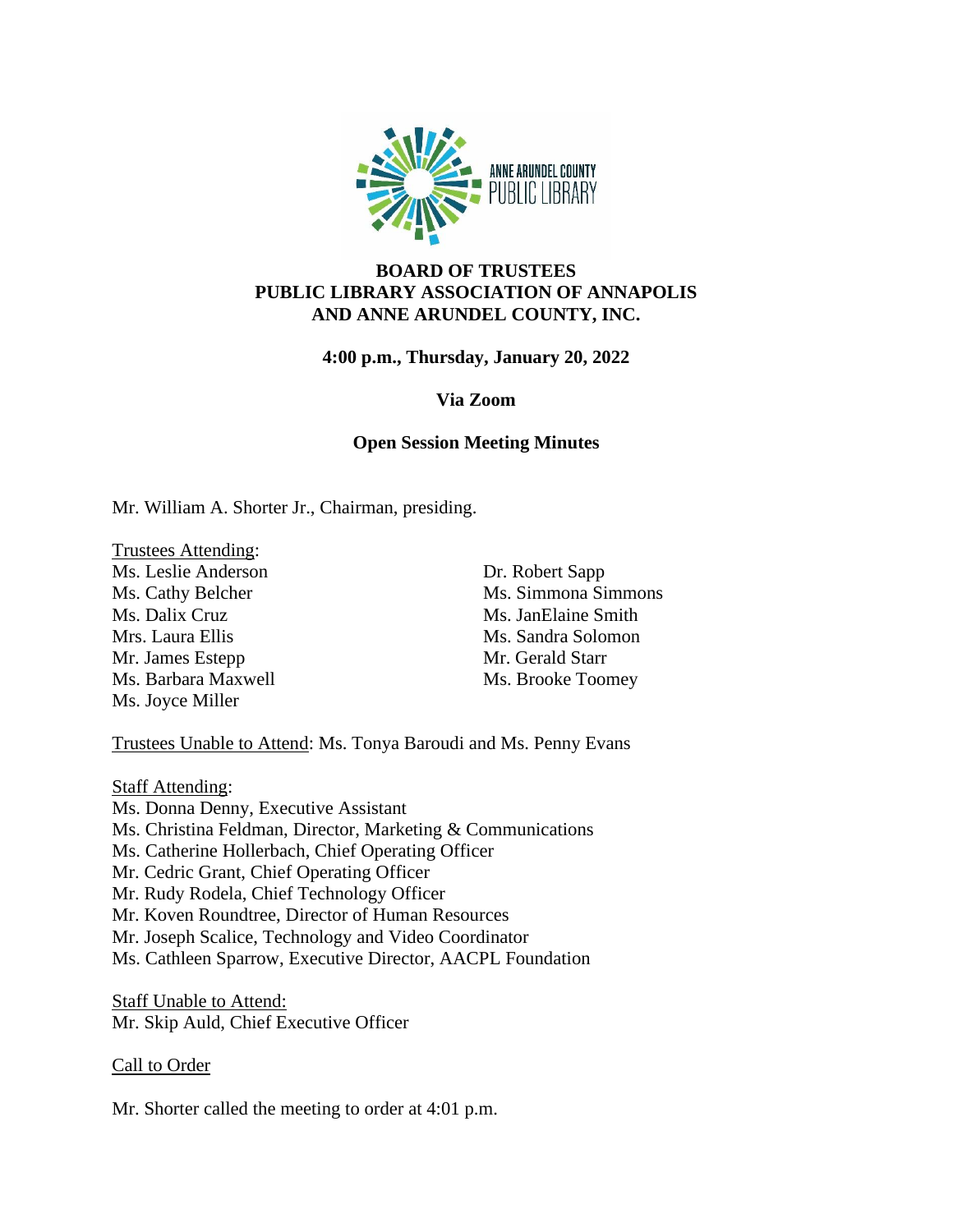AACPL Board of Trustees Meeting Agenda January 20, 2022 Page two

## MOTION to Approve Agenda

Mr. Shorter asked for a motion to approve the meeting agenda. Ms. Miller moved to approve the agenda. Ms. Anderson seconded the motion. The agenda was approved.

### MOTION to Convene in Closed Session

Mr. Shorter announced that the meeting would convene in a closed session, giving the following closing statement as required by the open meetings act (General Provisions Article (insert Symbol) 3-305, in order to: *discuss the appointment, employment, assignment, promotion, discipline, demotion, compensation, removal, resignation, or performance evaluation of appointees, employees, or official over whom this public body has jurisdiction; any other personnel matter that affects one or more specific individuals; and to protect the privacy or reputation of individuals concerning a matter not related to public business.*

Mr. Shorter asked for a motion to close the meeting. Ms. Miller moved to close the meeting. Dr. Sapp seconded the motion. All members voted in favor with none opposed. The meeting was closed at 4:03 p.m.

### MOTION to Approve Meeting Minutes

The meeting reopened at 4:50 p.m. Mr. Shorter asked for a motion to approve the minutes of the December 16, 2021 meeting. Ms. Miller moved to approve the minutes. Ms. Ellis seconded the motion. The minutes were approved.

#### Chair's Report

Mr. Shorter thanked Mr. Scalice and Ms. Denny for their assistance and wished all attendees a happy new year.

#### New Business

#### *Introduction of Bylaws Revisions*

Mr. Shorter said the Governance, Strategy, and Organization Committee would discuss revisions to the bylaws at their meeting immediate following the current meeting and moved to table the item for the full board until its next meeting on February 17, 2022. Ms. Smith seconded the motion. All were in favor and the agenda item was tabled.

## *MOTION to Approve Revision to FY23 Operating Budget Request*

Mr. Shorter said that when the FY23 Operating Budget Request was initially brought to the board, Mr. Auld, Mr. Grant and Mr. Roundtree advised there may be a need to increase item one of the supplemental budget request, based on market adjustment from the compensation and